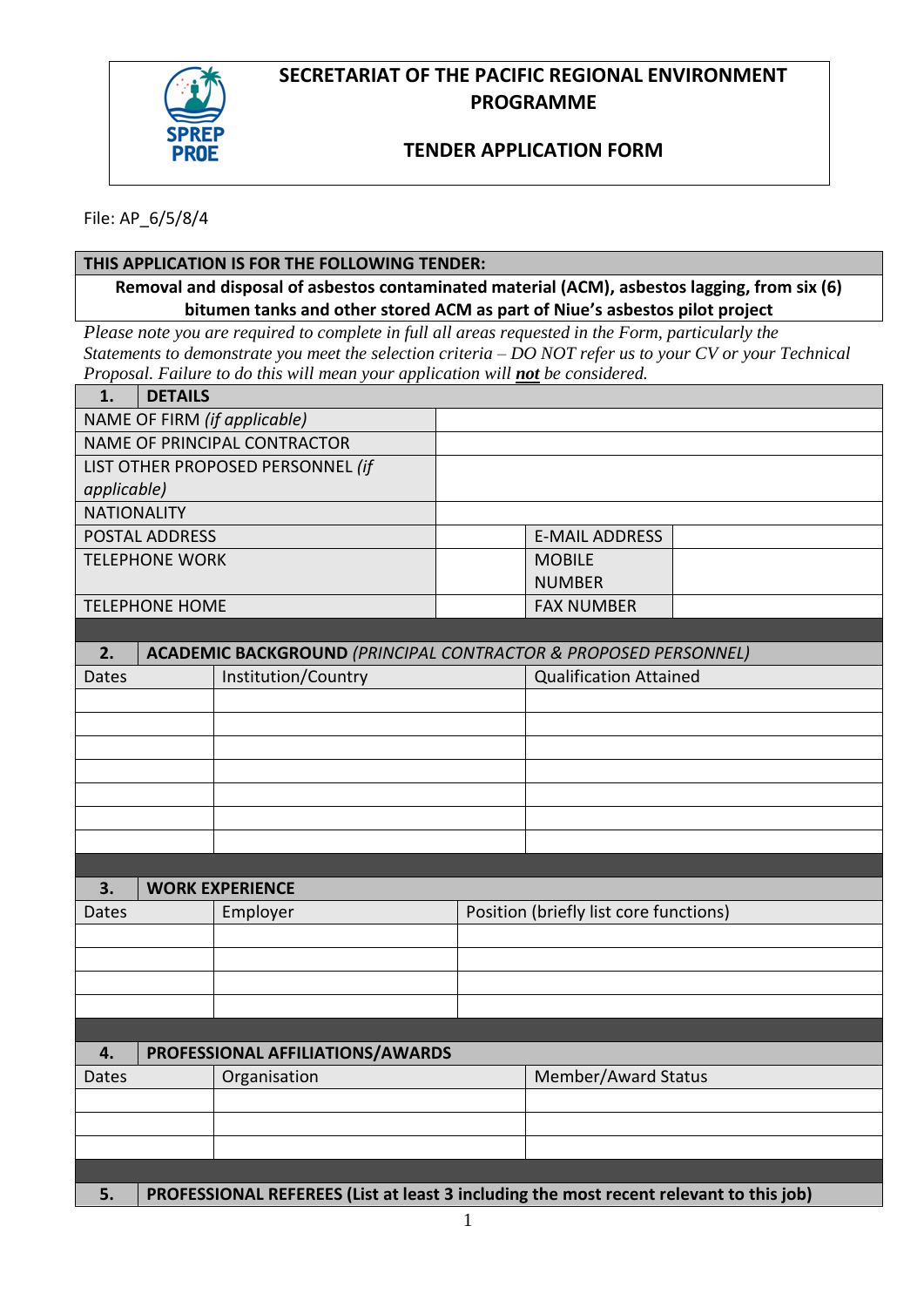| Position<br><b>Organisation &amp; Contact Details</b><br>Name                                   |  |  |  |  |  |  |  |  |
|-------------------------------------------------------------------------------------------------|--|--|--|--|--|--|--|--|
|                                                                                                 |  |  |  |  |  |  |  |  |
|                                                                                                 |  |  |  |  |  |  |  |  |
|                                                                                                 |  |  |  |  |  |  |  |  |
|                                                                                                 |  |  |  |  |  |  |  |  |
| 6.<br>STATE HOW YOU MEET EACH SELECTION CRITERIA                                                |  |  |  |  |  |  |  |  |
| <b>CRITERIA 1</b>                                                                               |  |  |  |  |  |  |  |  |
| Experience - 80%                                                                                |  |  |  |  |  |  |  |  |
| Curriculum Vitae of all project staff and                                                       |  |  |  |  |  |  |  |  |
| their role on this project, (5%)                                                                |  |  |  |  |  |  |  |  |
|                                                                                                 |  |  |  |  |  |  |  |  |
| Expertise in asbestos and ACM handling,<br>$\bullet$<br>transport, abatement and disposal (50%) |  |  |  |  |  |  |  |  |
|                                                                                                 |  |  |  |  |  |  |  |  |
|                                                                                                 |  |  |  |  |  |  |  |  |
| Expertise in managing and controlling<br>$\bullet$                                              |  |  |  |  |  |  |  |  |
| asbestos and ACM exposure to workers<br>and the public within the workplace (25%)               |  |  |  |  |  |  |  |  |
|                                                                                                 |  |  |  |  |  |  |  |  |
| <b>CRITERIA 2</b><br>$\bullet$                                                                  |  |  |  |  |  |  |  |  |
| Proposed project methodology -                                                                  |  |  |  |  |  |  |  |  |
| 10%<br>Detailing activities to be                                                               |  |  |  |  |  |  |  |  |
| conducted over the term of the                                                                  |  |  |  |  |  |  |  |  |
| engagement, including detail                                                                    |  |  |  |  |  |  |  |  |
| on which team members will                                                                      |  |  |  |  |  |  |  |  |
| undertake each activity and                                                                     |  |  |  |  |  |  |  |  |
| detail on how the team will                                                                     |  |  |  |  |  |  |  |  |
| execute these tasks on Niue<br>during the current global                                        |  |  |  |  |  |  |  |  |
| pandemic                                                                                        |  |  |  |  |  |  |  |  |
| <b>CRITERIA 3</b>                                                                               |  |  |  |  |  |  |  |  |
| Demonstration of value for money -                                                              |  |  |  |  |  |  |  |  |
| 10%                                                                                             |  |  |  |  |  |  |  |  |
| 7.<br><b>GENERAL INFORMATION</b>                                                                |  |  |  |  |  |  |  |  |
| Declaration of close relations to<br>any                                                        |  |  |  |  |  |  |  |  |
| individual who is currently employed at                                                         |  |  |  |  |  |  |  |  |
| SPREP. Please list name/s and nature of                                                         |  |  |  |  |  |  |  |  |
| relationship.                                                                                   |  |  |  |  |  |  |  |  |
| Declaration Tenderer has no association with                                                    |  |  |  |  |  |  |  |  |
| exclusion criteria, including<br>bankruptcy,                                                    |  |  |  |  |  |  |  |  |
| fraudulent or negligent practice, violation of                                                  |  |  |  |  |  |  |  |  |
| intellectual<br>property rights,<br>under<br>- a                                                |  |  |  |  |  |  |  |  |
| judgment by the court, misrepresentation,                                                       |  |  |  |  |  |  |  |  |
| corruption, participation in a criminal                                                         |  |  |  |  |  |  |  |  |
| organization, money laundering or terrorist                                                     |  |  |  |  |  |  |  |  |
| financing, child labor, and deficiency in                                                       |  |  |  |  |  |  |  |  |
| capability in complying main obligations.                                                       |  |  |  |  |  |  |  |  |